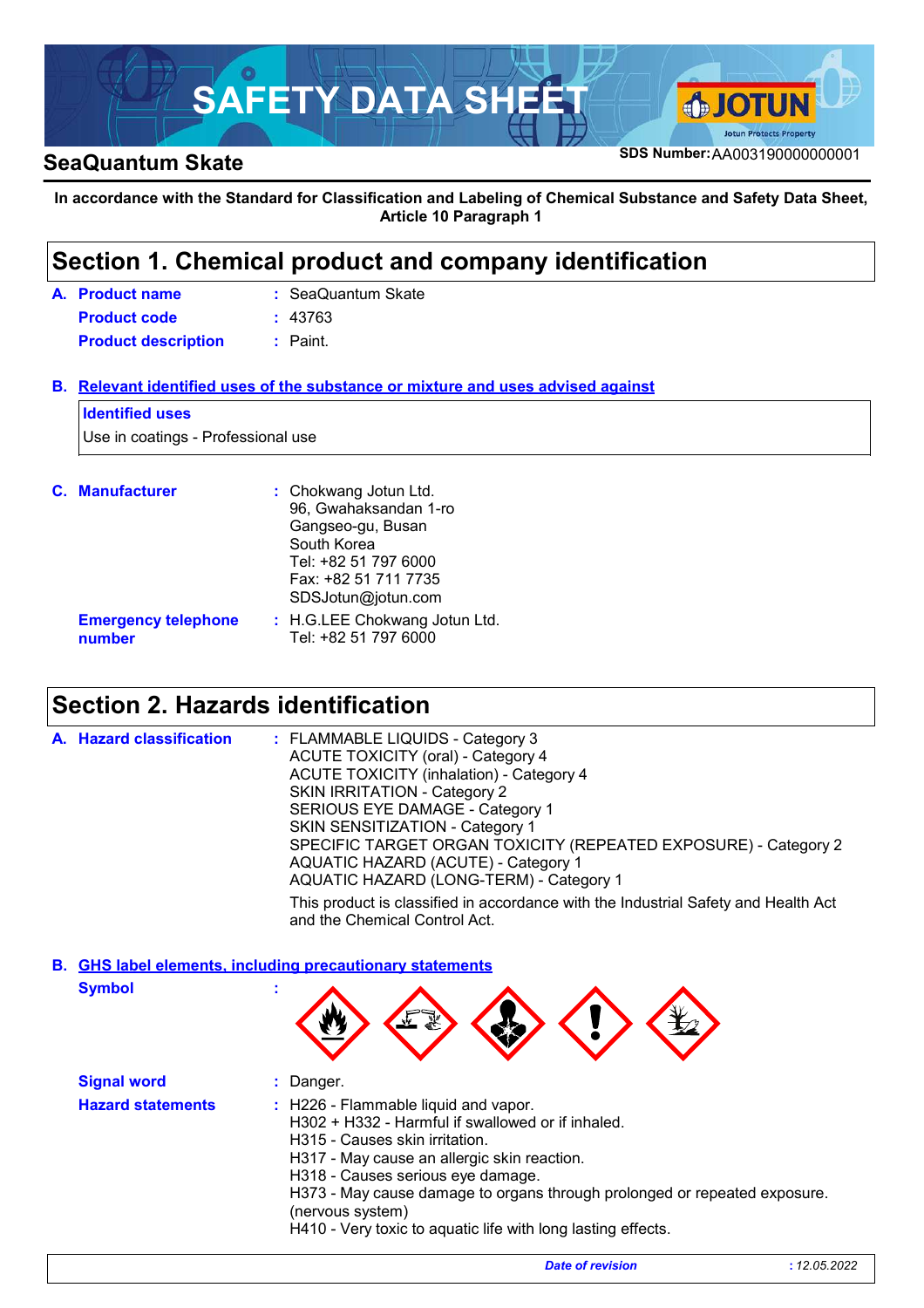### **Section 2. Hazards identification**

| <b>Precautionary statements</b>                                                |                                                                                                                                                                                                                                                                                                                                                                                                                                                                                                                                                                                                                                                                                                                                                                                  |
|--------------------------------------------------------------------------------|----------------------------------------------------------------------------------------------------------------------------------------------------------------------------------------------------------------------------------------------------------------------------------------------------------------------------------------------------------------------------------------------------------------------------------------------------------------------------------------------------------------------------------------------------------------------------------------------------------------------------------------------------------------------------------------------------------------------------------------------------------------------------------|
| <b>Prevention</b>                                                              | : P280 - Wear protective gloves, protective clothing and eye or face protection.<br>P210 - Keep away from heat, hot surfaces, sparks, open flames and other ignition<br>sources. No smoking.<br>P271 - Use only outdoors or in a well-ventilated area.<br>P273 - Avoid release to the environment.<br>P260 - Do not breathe vapor.<br>P270 - Do not eat, drink or smoke when using this product.<br>P264 - Wash hands thoroughly after handling.<br>P272 - Contaminated work clothing should not be allowed out of the workplace.                                                                                                                                                                                                                                                |
| <b>Response</b>                                                                | : P391 - Collect spillage.<br>P304 + P340, P312 - IF INHALED: Remove person to fresh air and keep<br>comfortable for breathing. Call a POISON CENTER or doctor if you feel unwell.<br>P301 + P312, P330 - IF SWALLOWED: Call a POISON CENTER or doctor if you<br>feel unwell. Rinse mouth.<br>P303 + P361 + P353 - IF ON SKIN (or hair): Take off immediately all contaminated<br>clothing. Rinse skin with water.<br>P302 + P352 - IF ON SKIN: Wash with plenty of water.<br>P333 + P313 - If skin irritation or rash occurs: Get medical advice or attention.<br>P305 + P351 + P338, P310 - IF IN EYES: Rinse cautiously with water for several<br>minutes. Remove contact lenses, if present and easy to do. Continue rinsing.<br>Immediately call a POISON CENTER or doctor. |
| <b>Storage</b>                                                                 | : Not applicable.                                                                                                                                                                                                                                                                                                                                                                                                                                                                                                                                                                                                                                                                                                                                                                |
| <b>Disposal</b>                                                                | : P501 - Dispose of contents and container in accordance with all local, regional,<br>national and international regulations.                                                                                                                                                                                                                                                                                                                                                                                                                                                                                                                                                                                                                                                    |
| In compliance                                                                  | : IMO Antifouling System Convention compliant (AFS/CONF/26).                                                                                                                                                                                                                                                                                                                                                                                                                                                                                                                                                                                                                                                                                                                     |
| C.                                                                             |                                                                                                                                                                                                                                                                                                                                                                                                                                                                                                                                                                                                                                                                                                                                                                                  |
| <b>Other hazards which do : None known.</b><br>not result in<br>classification |                                                                                                                                                                                                                                                                                                                                                                                                                                                                                                                                                                                                                                                                                                                                                                                  |

## **Section 3. Composition/information on ingredients**

| Substance/mixture     | : Mixture        |
|-----------------------|------------------|
| <b>Other means of</b> | : Not available. |
| <i>identification</i> |                  |

| <b>Ingredient name</b>                   | <b>Common name</b>       | <b>Identifiers</b> | $\frac{9}{6}$ |
|------------------------------------------|--------------------------|--------------------|---------------|
| dicopper oxide                           | dicopper oxide           | CAS: 1317-39-1     | 245 - ≤50     |
| xylene                                   | xylene                   | CAS: 1330-20-7     | $≥10 - ≤15$   |
| ethylbenzene                             | ethylbenzene             | CAS: 100-41-4      | ≤5            |
| zinc oxide                               | zinc oxide               | CAS: 1314-13-2     | ≤5            |
| talc (non-asbestos form)                 | talc (non-asbestos form) | CAS: 14807-96-6    | ≤5            |
| colophony                                | colophony                | CAS: 8050-09-7     | ו≥ ≥          |
| Solvent naphtha (petroleum), light arom. | Solvent naphtha          | CAS: 64742-95-6    | ו≥ ≥          |
|                                          | (petroleum), light arom. |                    |               |
| diiron trioxide                          | diiron trioxide          | CAS: 1309-37-1     | ו≥ ≥          |
| copper pyrithione                        | copper pyrithione        | CAS: 14915-37-8    | ≤1.7          |

**There are no additional ingredients present which, within the current knowledge of the supplier and in the concentrations applicable, are classified as hazardous to health or the environment and hence require reporting in this section.**

**Occupational exposure limits, if available, are listed in Section 8.**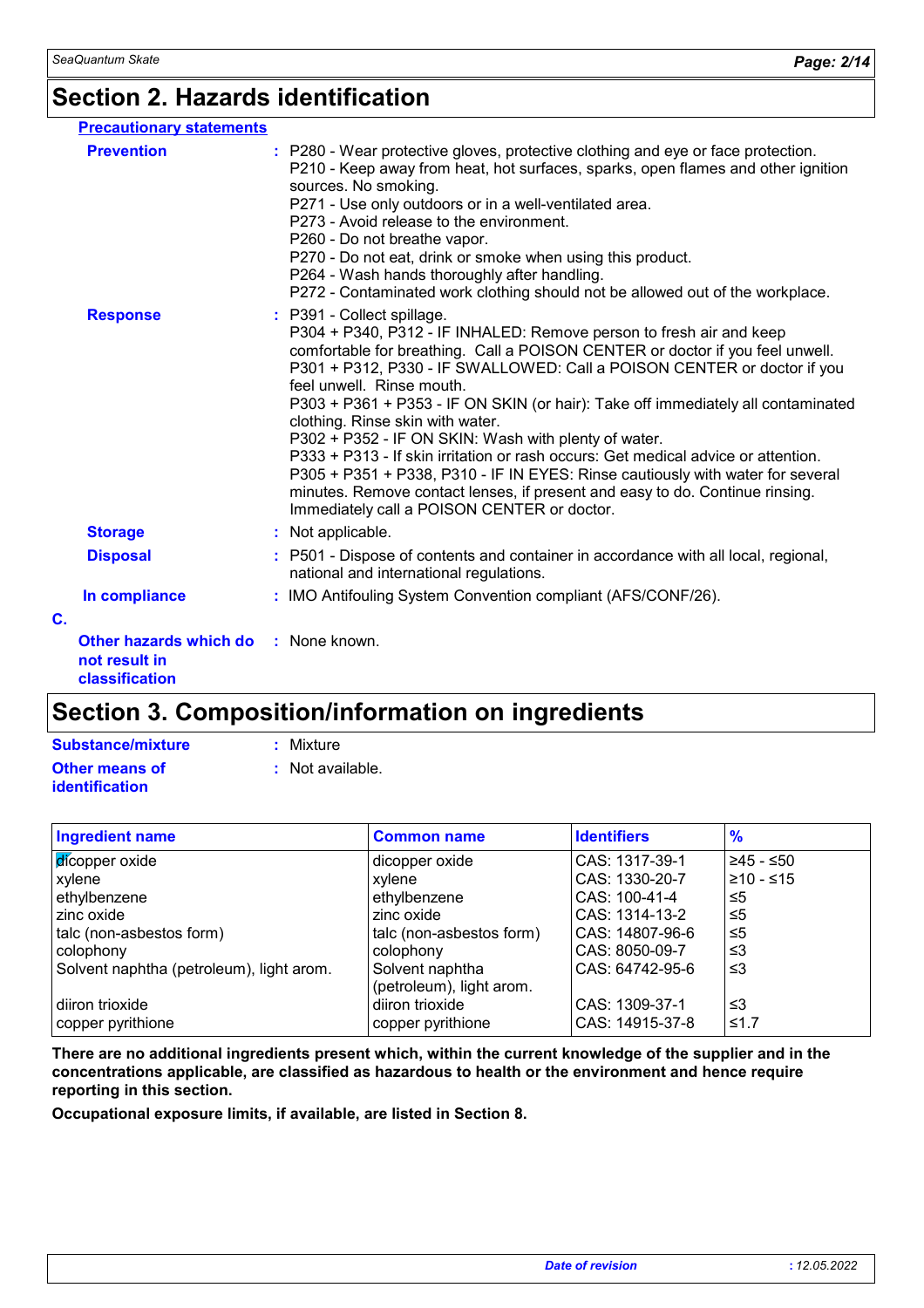### **Section 4. First aid measures**

| A. Eye contact                    | : Get medical attention immediately. Call a poison center or physician. Immediately<br>flush eyes with plenty of water, occasionally lifting the upper and lower eyelids.<br>Check for and remove any contact lenses. Continue to rinse for at least 10 minutes.<br>Chemical burns must be treated promptly by a physician.                                                                                                                                                                                                                                                                                                                                                                                                                                                                                                                                                                                   |
|-----------------------------------|---------------------------------------------------------------------------------------------------------------------------------------------------------------------------------------------------------------------------------------------------------------------------------------------------------------------------------------------------------------------------------------------------------------------------------------------------------------------------------------------------------------------------------------------------------------------------------------------------------------------------------------------------------------------------------------------------------------------------------------------------------------------------------------------------------------------------------------------------------------------------------------------------------------|
| <b>B.</b> Skin contact            | : Get medical attention immediately. Call a poison center or physician. Wash with<br>plenty of soap and water. Remove contaminated clothing and shoes. Wash<br>contaminated clothing thoroughly with water before removing it, or wear gloves.<br>Continue to rinse for at least 10 minutes. Chemical burns must be treated promptly<br>by a physician. In the event of any complaints or symptoms, avoid further exposure.<br>Wash clothing before reuse. Clean shoes thoroughly before reuse.                                                                                                                                                                                                                                                                                                                                                                                                               |
| <b>C.</b> Inhalation              | Get medical attention immediately. Call a poison center or physician. Remove<br>victim to fresh air and keep at rest in a position comfortable for breathing. If it is<br>suspected that fumes are still present, the rescuer should wear an appropriate mask<br>or self-contained breathing apparatus. If not breathing, if breathing is irregular or if<br>respiratory arrest occurs, provide artificial respiration or oxygen by trained personnel.<br>It may be dangerous to the person providing aid to give mouth-to-mouth<br>resuscitation. If unconscious, place in recovery position and get medical attention<br>immediately. Maintain an open airway. Loosen tight clothing such as a collar, tie,<br>belt or waistband. In case of inhalation of decomposition products in a fire,<br>symptoms may be delayed. The exposed person may need to be kept under<br>medical surveillance for 48 hours. |
| <b>D.</b> Ingestion               | : Get medical attention immediately. Call a poison center or physician. Wash out<br>mouth with water. Remove dentures if any. If material has been swallowed and the<br>exposed person is conscious, give small quantities of water to drink. Stop if the<br>exposed person feels sick as vomiting may be dangerous. Do not induce vomiting<br>unless directed to do so by medical personnel. If vomiting occurs, the head should<br>be kept low so that vomit does not enter the lungs. Chemical burns must be treated<br>promptly by a physician. Never give anything by mouth to an unconscious person.<br>If unconscious, place in recovery position and get medical attention immediately.<br>Maintain an open airway. Loosen tight clothing such as a collar, tie, belt or<br>waistband.                                                                                                                |
| E. Notes to physician             | : In case of inhalation of decomposition products in a fire, symptoms may be delayed.<br>The exposed person may need to be kept under medical surveillance for 48 hours.                                                                                                                                                                                                                                                                                                                                                                                                                                                                                                                                                                                                                                                                                                                                      |
| <b>Specific treatments</b>        | : No specific treatment.                                                                                                                                                                                                                                                                                                                                                                                                                                                                                                                                                                                                                                                                                                                                                                                                                                                                                      |
| <b>Protection of first-aiders</b> | No action shall be taken involving any personal risk or without suitable training. If it<br>is suspected that fumes are still present, the rescuer should wear an appropriate<br>mask or self-contained breathing apparatus. It may be dangerous to the person<br>providing aid to give mouth-to-mouth resuscitation. Wash contaminated clothing<br>thoroughly with water before removing it, or wear gloves.                                                                                                                                                                                                                                                                                                                                                                                                                                                                                                 |

**See toxicological information (Section 11)**

## **Section 5. Fire-fighting measures**

| A. | <b>Extinguishing media</b>                              |                                                                                                                                                                                                                                                                                                                                                                                                                                      |
|----|---------------------------------------------------------|--------------------------------------------------------------------------------------------------------------------------------------------------------------------------------------------------------------------------------------------------------------------------------------------------------------------------------------------------------------------------------------------------------------------------------------|
|    | <b>Suitable extinguishing</b><br>media                  | : Use dry chemical, $CO2$ , water spray (fog) or foam.                                                                                                                                                                                                                                                                                                                                                                               |
|    | <b>Unsuitable</b><br>extinguishing media                | : Do not use water jet.                                                                                                                                                                                                                                                                                                                                                                                                              |
|    | <b>B.</b> Specific hazards arising<br>from the chemical | : Flammable liquid and vapor. Runoff to sewer may create fire or explosion hazard.<br>In a fire or if heated, a pressure increase will occur and the container may burst, with<br>the risk of a subsequent explosion. This material is very toxic to aquatic life with<br>long lasting effects. Fire water contaminated with this material must be contained<br>and prevented from being discharged to any waterway, sewer or drain. |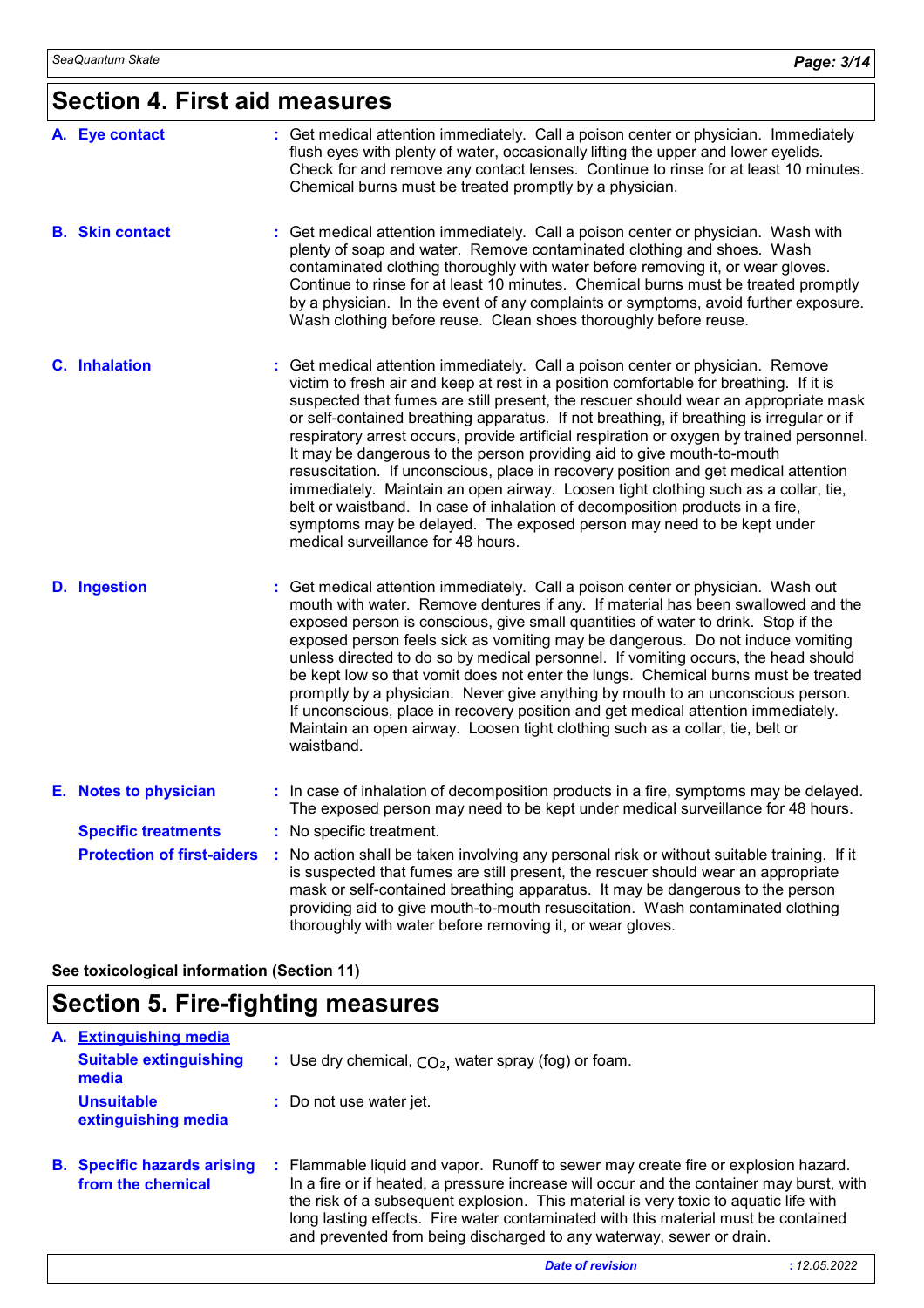### **Section 5. Fire-fighting measures**

| <b>Hazardous thermal</b><br>decomposition products                     | : Decomposition products may include the following materials:<br>carbon dioxide<br>carbon monoxide<br>nitrogen oxides<br>sulfur oxides<br>metal oxide/oxides                |
|------------------------------------------------------------------------|-----------------------------------------------------------------------------------------------------------------------------------------------------------------------------|
| <b>C.</b> Special protective<br>equipment for fire-<br><b>fighters</b> | : Fire-fighters should wear appropriate protective equipment and self-contained<br>breathing apparatus (SCBA) with a full face-piece operated in positive pressure<br>mode. |
| <b>Special precautions for</b>                                         | Promptly isolate the scene by removing all persons from the vicinity of the incident if                                                                                     |

ene by removing all persons from the vicinity of the incident if there is a fire. No action shall be taken involving any personal risk or without suitable training. Move containers from fire area if this can be done without risk. Use water spray to keep fire-exposed containers cool. **Special precautions for fire-fighters :**

### **Section 6. Accidental release measures**

| A. Personal precautions,<br>protective equipment<br>and emergency<br>procedures | : No action shall be taken involving any personal risk or without suitable training.<br>Evacuate surrounding areas. Keep unnecessary and unprotected personnel from<br>entering. Do not touch or walk through spilled material. Shut off all ignition sources.<br>No flares, smoking or flames in hazard area. Do not breathe vapor or mist. Provide<br>adequate ventilation. Wear appropriate respirator when ventilation is inadequate.<br>Put on appropriate personal protective equipment. |
|---------------------------------------------------------------------------------|------------------------------------------------------------------------------------------------------------------------------------------------------------------------------------------------------------------------------------------------------------------------------------------------------------------------------------------------------------------------------------------------------------------------------------------------------------------------------------------------|
|                                                                                 |                                                                                                                                                                                                                                                                                                                                                                                                                                                                                                |

**Environmental B. precautions :** Avoid dispersal of spilled material and runoff and contact with soil, waterways, drains and sewers. Inform the relevant authorities if the product has caused environmental pollution (sewers, waterways, soil or air). Water polluting material. May be harmful to the environment if released in large quantities. Collect spillage.

#### **Methods and materials for containment and cleaning up C.**

| <b>Small spill</b> | : Stop leak if without risk. Move containers from spill area. Use spark-proof tools and<br>explosion-proof equipment. Dilute with water and mop up if water-soluble.<br>Alternatively, or if water-insoluble, absorb with an inert dry material and place in an<br>appropriate waste disposal container. Dispose of via a licensed waste disposal<br>contractor.                                                                                                                                                                                                                                                                                                                                                                                                      |
|--------------------|-----------------------------------------------------------------------------------------------------------------------------------------------------------------------------------------------------------------------------------------------------------------------------------------------------------------------------------------------------------------------------------------------------------------------------------------------------------------------------------------------------------------------------------------------------------------------------------------------------------------------------------------------------------------------------------------------------------------------------------------------------------------------|
| <b>Large spill</b> | : Stop leak if without risk. Move containers from spill area. Use spark-proof tools and<br>explosion-proof equipment. Approach release from upwind. Prevent entry into<br>sewers, water courses, basements or confined areas. Wash spillages into an<br>effluent treatment plant or proceed as follows. Contain and collect spillage with non-<br>combustible, absorbent material e.g. sand, earth, vermiculite or diatomaceous earth<br>and place in container for disposal according to local regulations (see Section 13).<br>Dispose of via a licensed waste disposal contractor. Contaminated absorbent<br>material may pose the same hazard as the spilled product. Note: see Section 1 for<br>emergency contact information and Section 13 for waste disposal. |

### **Section 7. Handling and storage**

### **A. Precautions for safe handling**

| <b>Protective measures</b> | : Put on appropriate personal protective equipment (see Section 8). Persons with a<br>history of skin sensitization problems should not be employed in any process in<br>which this product is used. Do not get in eyes or on skin or clothing. Do not breathe<br>vapor or mist. Do not ingest. Avoid release to the environment. Use only with<br>adequate ventilation. Wear appropriate respirator when ventilation is inadequate.<br>Do not enter storage areas and confined spaces unless adequately ventilated.<br>Keep in the original container or an approved alternative made from a compatible<br>material, kept tightly closed when not in use. Store and use away from heat, sparks,<br>open flame or any other ignition source. Use explosion-proof electrical (ventilating,<br>lighting and material handling) equipment. Use only non-sparking tools. Take |
|----------------------------|---------------------------------------------------------------------------------------------------------------------------------------------------------------------------------------------------------------------------------------------------------------------------------------------------------------------------------------------------------------------------------------------------------------------------------------------------------------------------------------------------------------------------------------------------------------------------------------------------------------------------------------------------------------------------------------------------------------------------------------------------------------------------------------------------------------------------------------------------------------------------|
|                            | precautionary measures against electrostatic discharges. Empty containers retain<br>product residue and can be hazardous. Do not reuse container.                                                                                                                                                                                                                                                                                                                                                                                                                                                                                                                                                                                                                                                                                                                         |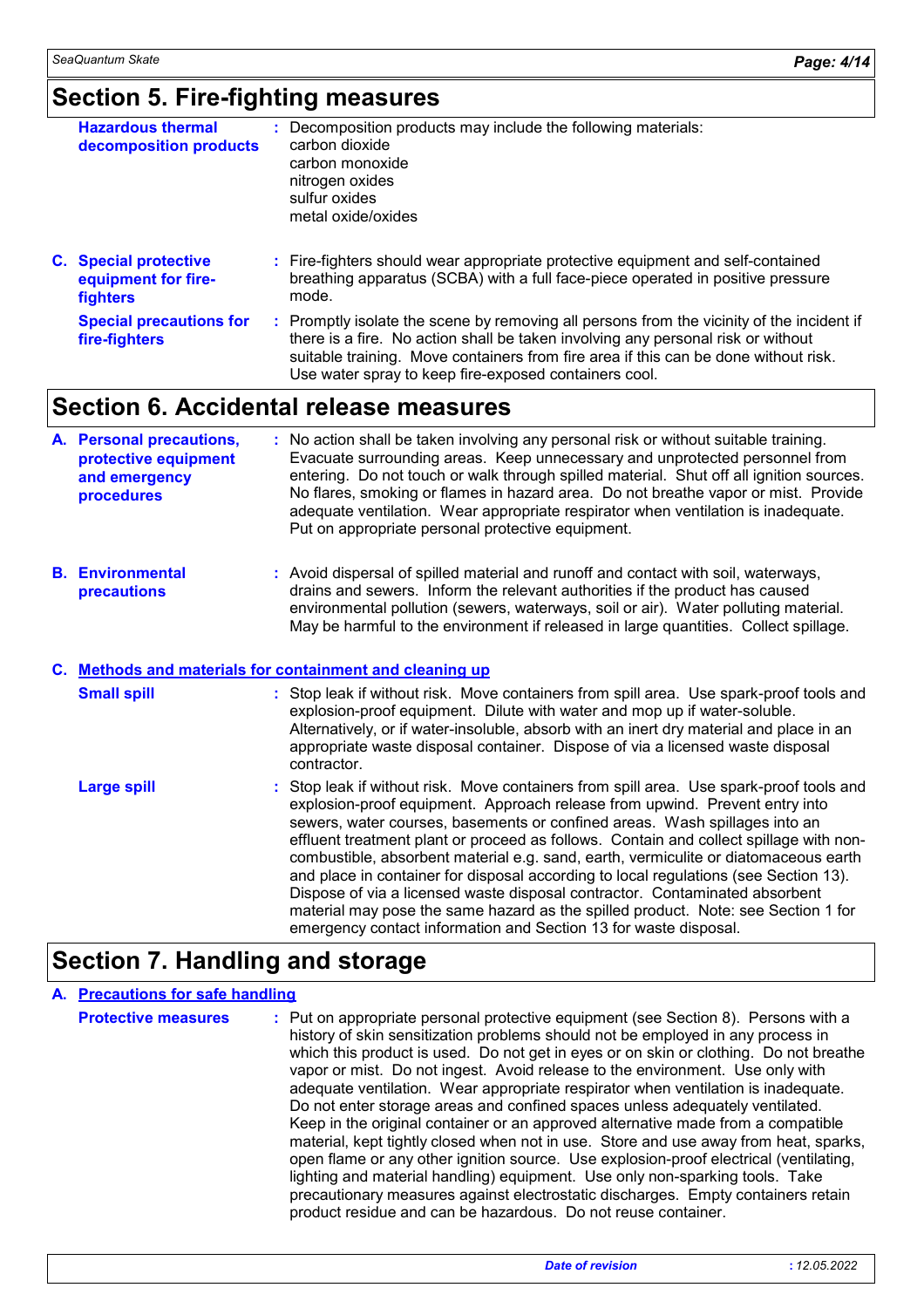### **Section 7. Handling and storage**

| <b>Advice on general</b><br>occupational hygiene                                    | : Eating, drinking and smoking should be prohibited in areas where this material is<br>handled, stored and processed. Workers should wash hands and face before<br>eating, drinking and smoking. Remove contaminated clothing and protective<br>equipment before entering eating areas. See also Section 8 for additional<br>information on hygiene measures.                                                                                                                                                                                                                                                                                                                                                          |
|-------------------------------------------------------------------------------------|------------------------------------------------------------------------------------------------------------------------------------------------------------------------------------------------------------------------------------------------------------------------------------------------------------------------------------------------------------------------------------------------------------------------------------------------------------------------------------------------------------------------------------------------------------------------------------------------------------------------------------------------------------------------------------------------------------------------|
| <b>B.</b> Conditions for safe<br>storage, including any<br><b>incompatibilities</b> | : Store in accordance with local regulations. Store in a segregated and approved<br>area. Store in original container protected from direct sunlight in a dry, cool and well-<br>ventilated area, away from incompatible materials (see Section 10) and food and<br>drink. Store locked up. Eliminate all ignition sources. Separate from oxidizing<br>materials. Keep container tightly closed and sealed until ready for use. Containers<br>that have been opened must be carefully resealed and kept upright to prevent<br>leakage. Do not store in unlabeled containers. Use appropriate containment to<br>avoid environmental contamination. See Section 10 for incompatible materials<br>before handling or use. |

### **Section 8. Exposure controls/personal protection**

#### **A. Control parameters**

#### **Occupational exposure limits**

| <b>Ingredient name</b>   | <b>Exposure limits</b>                             |
|--------------------------|----------------------------------------------------|
| dicopper oxide           | Ministry of Employment and Labor                   |
|                          | (Republic of Korea, 1/2020).                       |
|                          | TWA: 0.1 mg/m <sup>3</sup> 8 hours. Form: Fume     |
| xylene                   | Ministry of Employment and Labor                   |
|                          | (Republic of Korea, 1/2020).                       |
|                          | STEL: 150 ppm 15 minutes.                          |
|                          | TWA: 100 ppm 8 hours.                              |
| ethylbenzene             | <b>Ministry of Employment and Labor</b>            |
|                          | (Republic of Korea, 1/2020).                       |
|                          | STEL: 125 ppm 15 minutes.                          |
|                          | TWA: 100 ppm 8 hours.                              |
| zinc oxide               | <b>Ministry of Employment and Labor</b>            |
|                          | (Republic of Korea, 1/2020).                       |
|                          | STEL: 10 mg/m <sup>3</sup> 15 minutes. Form: Fume  |
|                          | TWA: 5 mg/m <sup>3</sup> 8 hours. Form: Fume       |
|                          | TWA: 2 mg/m <sup>3</sup> 8 hours. Form: Respirable |
|                          | dust                                               |
| talc (non-asbestos form) | <b>Ministry of Employment and Labor</b>            |
|                          | (Republic of Korea, 1/2020).                       |
|                          | TWA: 3 mg/m <sup>3</sup> 8 hours. Form: Respirable |
|                          | Ifraction                                          |
|                          | TWA: 6 mg/m <sup>3</sup> 8 hours.                  |
| colophony                | <b>ACGIH TLV (United States, 1/2021). Skin</b>     |
|                          | sensitizer. Inhalation sensitizer.                 |
| diiron trioxide          | <b>Ministry of Employment and Labor</b>            |
|                          | (Republic of Korea, 1/2020). Notes: as Fe          |
|                          | TWA: 5 mg/m <sup>3</sup> , (as Fe) 8 hours. Form:  |
|                          | <b>Ministry of Employment and Labor</b>            |
|                          | (Republic of Korea, 1/2020).                       |
|                          | TWA: 5 mg/m <sup>3</sup> , (as Fe) 8 hours. Form:  |
|                          | Fume                                               |

### **controls**

**B. Appropriate engineering :** Use only with adequate ventilation. Use process enclosures, local exhaust ventilation or other engineering controls to keep worker exposure to airborne contaminants below any recommended or statutory limits. The engineering controls also need to keep gas, vapor or dust concentrations below any lower explosive limits. Use explosion-proof ventilation equipment.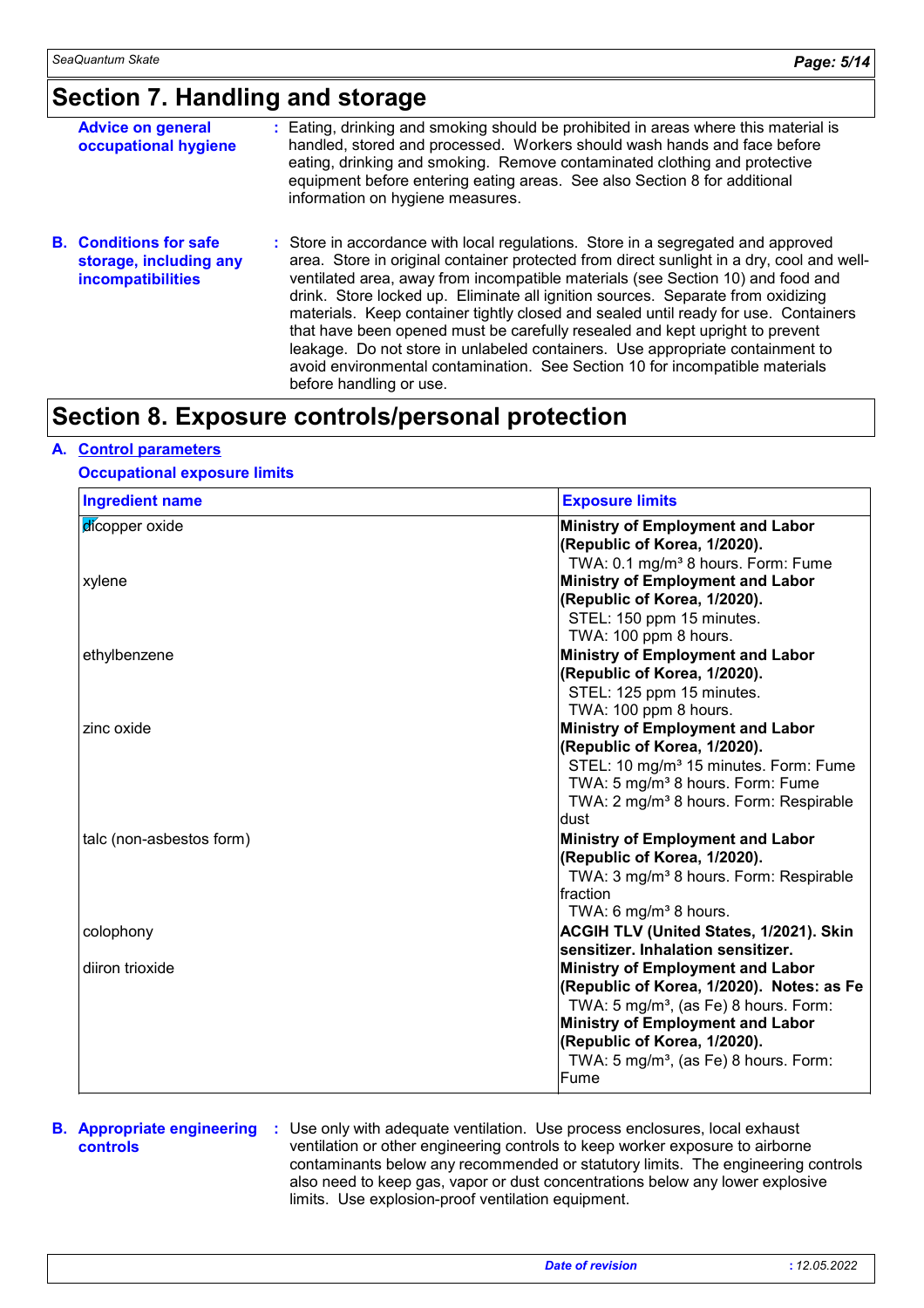## **Section 8. Exposure controls/personal protection**

| <b>Environmental</b><br>exposure controls | : Emissions from ventilation or work process equipment should be checked to ensure<br>they comply with the requirements of environmental protection legislation. In some<br>cases, fume scrubbers, filters or engineering modifications to the process<br>equipment will be necessary to reduce emissions to acceptable levels.                                                                                                                                                                                                                                                                                                                                                                                                                                                                                                                                                                                                                                                                                                                                                         |
|-------------------------------------------|-----------------------------------------------------------------------------------------------------------------------------------------------------------------------------------------------------------------------------------------------------------------------------------------------------------------------------------------------------------------------------------------------------------------------------------------------------------------------------------------------------------------------------------------------------------------------------------------------------------------------------------------------------------------------------------------------------------------------------------------------------------------------------------------------------------------------------------------------------------------------------------------------------------------------------------------------------------------------------------------------------------------------------------------------------------------------------------------|
| C. Personal protective equipment          |                                                                                                                                                                                                                                                                                                                                                                                                                                                                                                                                                                                                                                                                                                                                                                                                                                                                                                                                                                                                                                                                                         |
| <b>Respiratory protection</b>             | : If workers are exposed to concentrations above the exposure limit, they must use<br>appropriate, certified respirators. Use respiratory mask with charcoal and dust filter<br>when spraying this product(as filter combination A2-P3). In confined spaces, use<br>compressed-air or fresh-air respiratory equipment. When use of roller or brush,<br>consider use of charcoalfilter.                                                                                                                                                                                                                                                                                                                                                                                                                                                                                                                                                                                                                                                                                                  |
| <b>Eye protection</b>                     | : Use safety eyewear designed to protect against splash of liquids.                                                                                                                                                                                                                                                                                                                                                                                                                                                                                                                                                                                                                                                                                                                                                                                                                                                                                                                                                                                                                     |
| <b>Hand protection</b>                    | : There is no one glove material or combination of materials that will give unlimited<br>resistance to any individual or combination of chemicals.<br>The breakthrough time must be greater than the end use time of the product.<br>The instructions and information provided by the glove manufacturer on use,<br>storage, maintenance and replacement must be followed.<br>Gloves should be replaced regularly and if there is any sign of damage to the glove<br>material.<br>Always ensure that gloves are free from defects and that they are stored and used<br>correctly.<br>The performance or effectiveness of the glove may be reduced by physical/chemical<br>damage and poor maintenance.<br>Barrier creams may help to protect the exposed areas of the skin but should not be<br>applied once exposure has occurred.<br>Wear suitable gloves tested to EN374.<br>Not recommended, gloves (breakthrough time) < 1 hour: neoprene, butyl rubber,<br><b>PVC</b><br>Recommended, gloves(breakthrough time) > 8 hours: nitrile rubber, 4H, Teflon,<br>polyvinyl alcohol (PVA) |
|                                           | For right choice of glove materials, with focus on chemical resistance and time of<br>penetration, seek advice by the supplier of chemical resistant gloves.<br>The user must check that the final choice of type of glove selected for handling this<br>product is the most appropriate and takes into account the particular conditions of<br>use, as included in the user's risk assessment.                                                                                                                                                                                                                                                                                                                                                                                                                                                                                                                                                                                                                                                                                         |
| <b>Body protection</b>                    | Personal protective equipment for the body should be selected based on the task<br>being performed and the risks involved and should be approved by a specialist<br>before handling this product. When there is a risk of ignition from static electricity,<br>wear anti-static protective clothing. For the greatest protection from static<br>discharges, clothing should include anti-static overalls, boots and gloves.                                                                                                                                                                                                                                                                                                                                                                                                                                                                                                                                                                                                                                                             |
| <b>Hygiene measures</b>                   | : Wash hands, forearms and face thoroughly after handling chemical products, before<br>eating, smoking and using the lavatory and at the end of the working period.<br>Appropriate techniques should be used to remove potentially contaminated clothing.<br>Contaminated work clothing should not be allowed out of the workplace. Wash<br>contaminated clothing before reusing. Ensure that eyewash stations and safety<br>showers are close to the workstation location.                                                                                                                                                                                                                                                                                                                                                                                                                                                                                                                                                                                                             |

### **Section 9. Physical and chemical properties**

The conditions of measurement of all properties are at standard temperature and pressure unless otherwise indicated.

| А. | <b>Appearance</b>                |    |                   |
|----|----------------------------------|----|-------------------|
|    | <b>Physical state</b>            |    | : Liquid.         |
|    | <b>Color</b>                     | t. | Red               |
|    | <b>B.</b> Odor                   |    | : Hydrocarbon.    |
|    | C. Odor threshold                |    | : Not applicable. |
|    | D. pH                            |    | : Not applicable. |
|    | <b>E.</b> Melting/freezing point |    | : Not applicable. |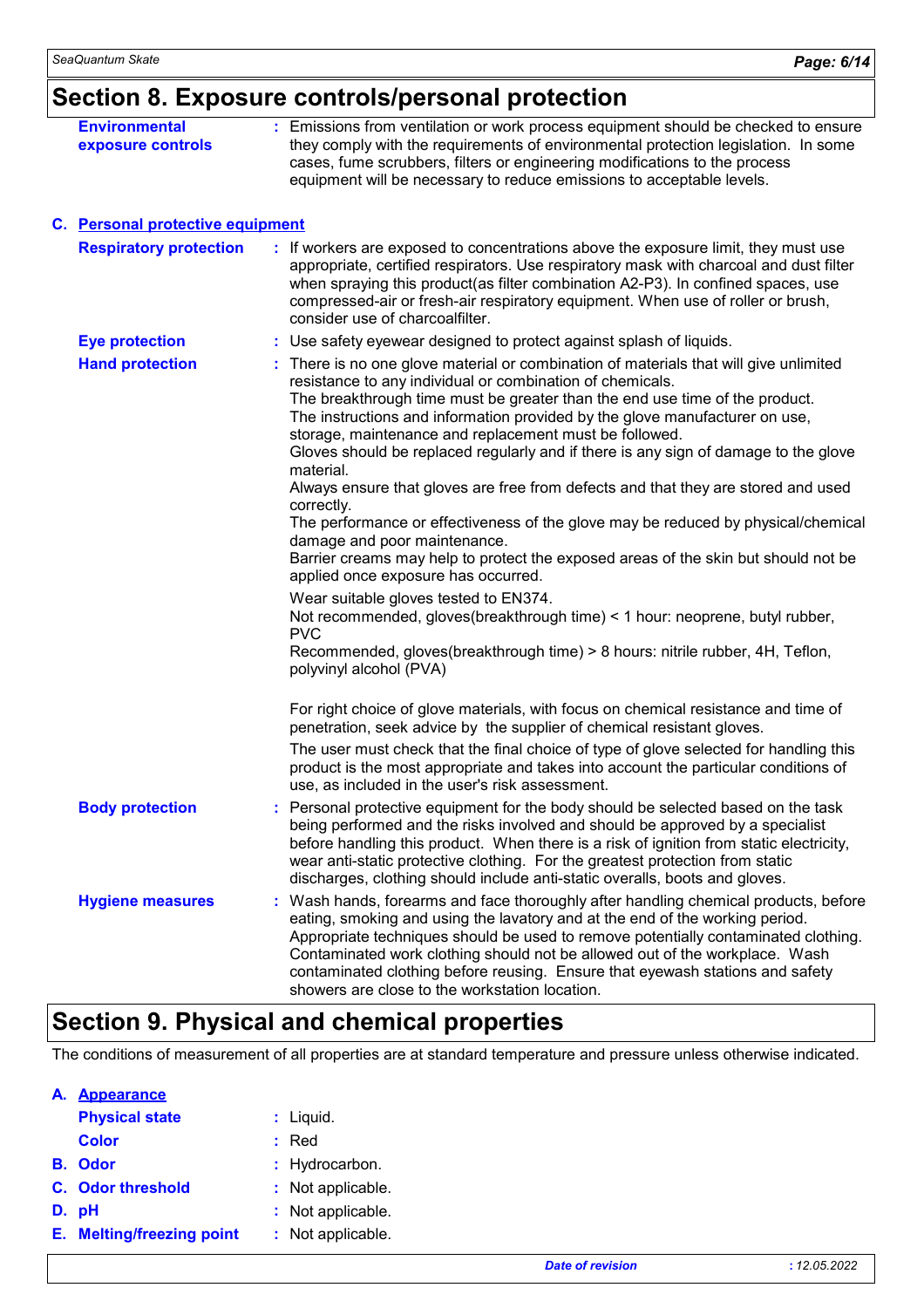### **Section 9. Physical and chemical properties**

|    | F. Boiling point, initial<br>boiling point, and<br>boiling range | : Lowest known value: 136.1°C (277°F) (ethylbenzene). Weighted average: 140.91°C<br>$(285.6^{\circ}F)$                              |
|----|------------------------------------------------------------------|-------------------------------------------------------------------------------------------------------------------------------------|
|    | G. Flash point                                                   | : Closed cup: $25^{\circ}$ C                                                                                                        |
|    | H. Evaporation rate                                              | : Highest known value: 0.84 (ethylbenzene) Weighted average: 0.79 compared with<br>butyl acetate                                    |
| L. | <b>Flammability (solid, gas)</b>                                 | : Not applicable.                                                                                                                   |
|    | J. Lower and upper<br>explosive (flammable)<br><b>limits</b>     | $: 0.8 - 7.6\%$                                                                                                                     |
|    | K. Vapor pressure                                                | : Highest known value: 1.2 kPa (9.3 mm Hg) (at $20^{\circ}$ C) (ethylbenzene). Weighted<br>average: 0.98 kPa (7.35 mm Hg) (at 20°C) |
|    | L. Solubility                                                    | : Insoluble in the following materials: cold water and hot water.                                                                   |
|    | <b>M. Vapor density</b>                                          | : Highest known value: $3.7$ (Air = 1) (xylene). Weighted average: $3.7$ (Air = 1)                                                  |
|    | N. Relative density                                              | : $1.935$ g/cm <sup>3</sup>                                                                                                         |
|    | <b>O.</b> Partition coefficient: n-<br>octanol/water             | : Not available.                                                                                                                    |
|    | <b>P.</b> Auto-ignition<br>temperature                           | : Lowest known value: 280 to 470 $^{\circ}$ C (536 to 878 $^{\circ}$ F) (Solvent naphtha (petroleum),<br>light arom.).              |
|    | Q. Decomposition<br>temperature                                  | : Not available.                                                                                                                    |
|    | <b>R.</b> Viscosity                                              | : Kinematic (40°C (104°F)): >20.5 mm <sup>2</sup> /s (>20.5 cSt)                                                                    |
|    | <b>S. Molecular weight</b>                                       | : Not applicable.                                                                                                                   |
|    |                                                                  |                                                                                                                                     |

#### **Particle characteristics**

**Median particle size :** Not applicable.

| <b>Section 10. Stability and reactivity</b>                                         |  |                                                                                                                                                                              |
|-------------------------------------------------------------------------------------|--|------------------------------------------------------------------------------------------------------------------------------------------------------------------------------|
| <b>A.</b> Chemical stability<br><b>Possibility of hazardous</b><br><b>reactions</b> |  | : The product is stable.<br>: Under normal conditions of storage and use, hazardous reactions will not occur.                                                                |
| <b>B.</b> Conditions to avoid                                                       |  | : Avoid all possible sources of ignition (spark or flame). Do not pressurize, cut, weld,<br>braze, solder, drill, grind or expose containers to heat or sources of ignition. |
| C. Incompatible materials                                                           |  | : Keep away from the following materials to prevent strong exothermic reactions:<br>oxidizing agents, strong alkalis, strong acids.                                          |
| D. Hazardous<br>decomposition products                                              |  | : Under normal conditions of storage and use, hazardous decomposition products<br>should not be produced.                                                                    |

### **Section 11. Toxicological information**

There are no data available on the mixture itself. See Sections 2 and 3 for details.

Exposure to component solvent vapor concentrations in excess of the stated occupational exposure limit may result in adverse health effects such as mucous membrane and respiratory system irritation and adverse effects on the kidneys, liver and central nervous system. Solvents may cause some of the above effects by absorption through the skin. Repeated or prolonged contact with the mixture may cause removal of natural fat from the skin, resulting in non-allergic contact dermatitis and absorption through the skin. Ingestion may cause nausea, diarrhea and vomiting.

#### **A. Information on the likely :** Not available. **routes of exposure**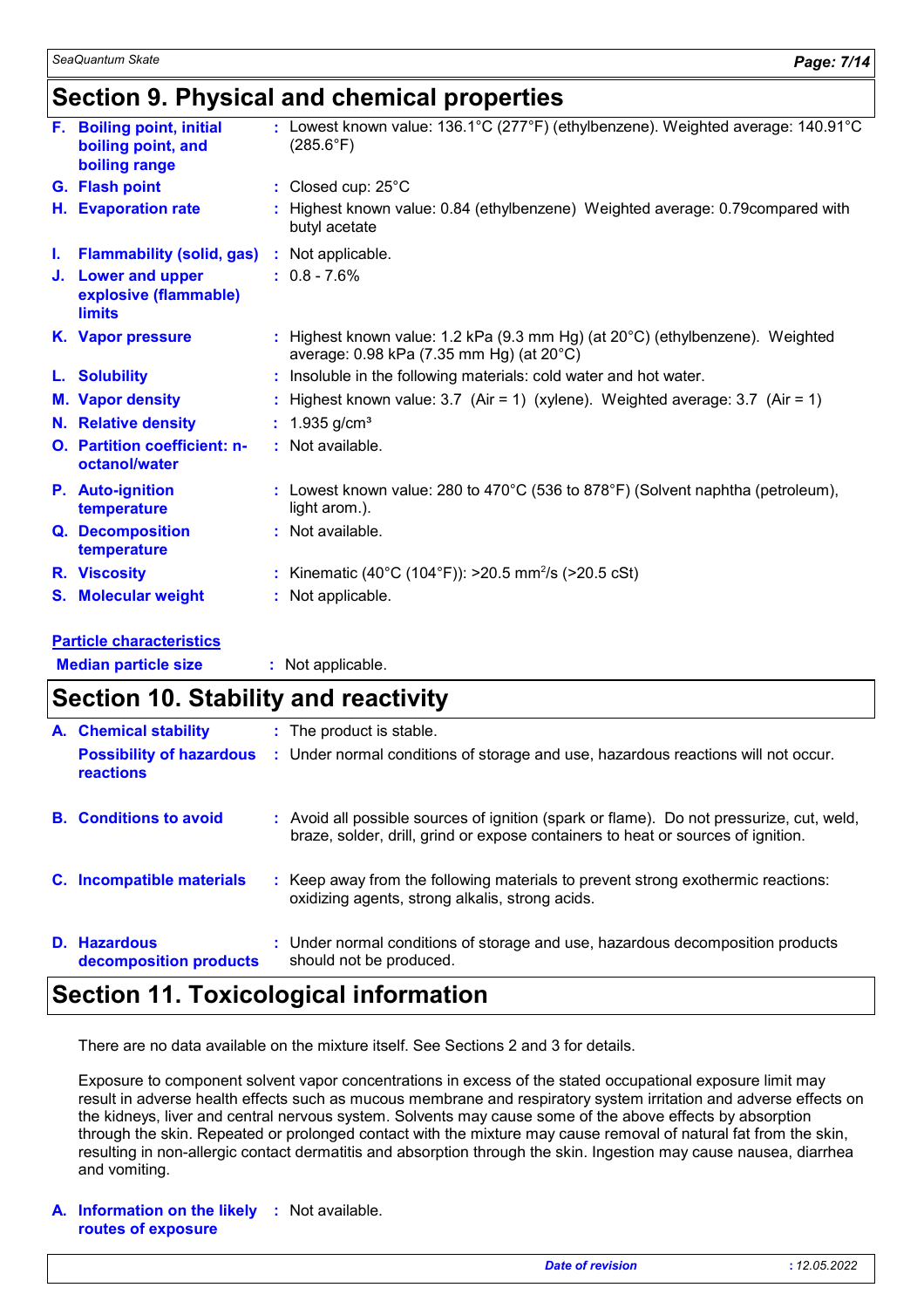## **Section 11. Toxicological information**

| <b>Potential acute health effects</b> |  |                                                                                                        |  |  |  |  |
|---------------------------------------|--|--------------------------------------------------------------------------------------------------------|--|--|--|--|
| <b>Inhalation</b>                     |  | $:$ Harmful if inhaled.                                                                                |  |  |  |  |
| <b>Ingestion</b>                      |  | : Harmful if swallowed.                                                                                |  |  |  |  |
| <b>Skin contact</b>                   |  | : Causes skin irritation. May cause an allergic skin reaction.                                         |  |  |  |  |
| Eye contact                           |  | : Causes serious eye damage.                                                                           |  |  |  |  |
| Over-exposure signs/symptoms          |  |                                                                                                        |  |  |  |  |
| <b>Inhalation</b>                     |  | : No specific data.                                                                                    |  |  |  |  |
| <b>Ingestion</b>                      |  | : Adverse symptoms may include the following:<br>stomach pains                                         |  |  |  |  |
| <b>Skin contact</b>                   |  | : Adverse symptoms may include the following:<br>pain or irritation<br>redness<br>blistering may occur |  |  |  |  |
| <b>Eye contact</b>                    |  | : Adverse symptoms may include the following:<br>pain<br>watering<br>redness                           |  |  |  |  |

#### **B. Health hazards**

#### **Acute toxicity**

| <b>Product/ingredient name</b> | <b>Result</b>                | <b>Species</b> | <b>Dose</b>         | <b>Exposure</b>          |
|--------------------------------|------------------------------|----------------|---------------------|--------------------------|
| dicopper oxide                 | LC50 Inhalation Dusts and    | Rat            | $3.34$ mg/l         | 4 hours                  |
|                                | lmists.                      |                |                     |                          |
|                                | LD50 Oral                    | Rat            | 1340 mg/kg          |                          |
| xylene                         | <b>LC50 Inhalation Vapor</b> | Rat            | $20 \text{ mg/l}$   | 4 hours                  |
|                                | LD50 Oral                    | Rat            | 4300 mg/kg          | $\overline{\phantom{0}}$ |
|                                | <b>TDLo Dermal</b>           | Rabbit         | 4300 mg/kg          | $\blacksquare$           |
| ethylbenzene                   | <b>LC50 Inhalation Vapor</b> | Rat - Male     | $17.8$ mg/l         | 4 hours                  |
|                                | LD50 Dermal                  | Rabbit         | >5000 mg/kg         | $\overline{\phantom{a}}$ |
|                                | LD50 Oral                    | Rat            | 3500 mg/kg          |                          |
| copper pyrithione              | LC50 Inhalation Dusts and    | Rat            | $70 \text{ mg/m}^3$ | 4 hours                  |
|                                | mists                        |                |                     |                          |
|                                | LD50 Dermal                  | Rabbit         | $300$ mg/kg         | $\overline{\phantom{a}}$ |
|                                | LD50 Oral                    | Rat            | $200$ mg/kg         |                          |

#### **Irritation/Corrosion**

| <b>Product/ingredient name</b> | <b>Result</b>                         | <b>Species</b>                     | <b>Score</b>   | <b>Exposure</b>              | <b>Observation</b> |
|--------------------------------|---------------------------------------|------------------------------------|----------------|------------------------------|--------------------|
| dicopper oxide                 | Eyes - Cornea opacity                 | Rabbit                             | $\blacksquare$ | 72 hours                     |                    |
|                                | Eyes - Redness of the<br>conjunctivae | Rabbit                             | $\blacksquare$ | 48 hours                     |                    |
| xylene                         | Eyes - Mild irritant                  | Rabbit                             |                | 87 milligrams -              |                    |
|                                | Skin - Mild irritant                  | Rat                                |                | 8 hours 60<br>microliters    |                    |
| zinc oxide                     | Eyes - Mild irritant                  | Rabbit                             |                | 24 hours<br>$500 \text{ mg}$ |                    |
|                                | Skin - Mild irritant                  | Rabbit                             |                | 24 hours<br>$500 \text{ mg}$ |                    |
| copper pyrithione              | Eyes - Severe irritant                | Mammal -<br>species<br>unspecified | $\blacksquare$ |                              |                    |
|                                | Skin - Irritant                       | Mammal -<br>species<br>unspecified | $\blacksquare$ |                              |                    |

#### **Sensitization**

| <b>Product/ingredient name</b> Route of | exposure | <b>Species</b>                  | <b>Result</b>           |              |
|-----------------------------------------|----------|---------------------------------|-------------------------|--------------|
| colophony                               | skin     | Mammal - species<br>unspecified | Sensitizing             |              |
|                                         |          |                                 | <b>Date of revision</b> | : 12.05.2022 |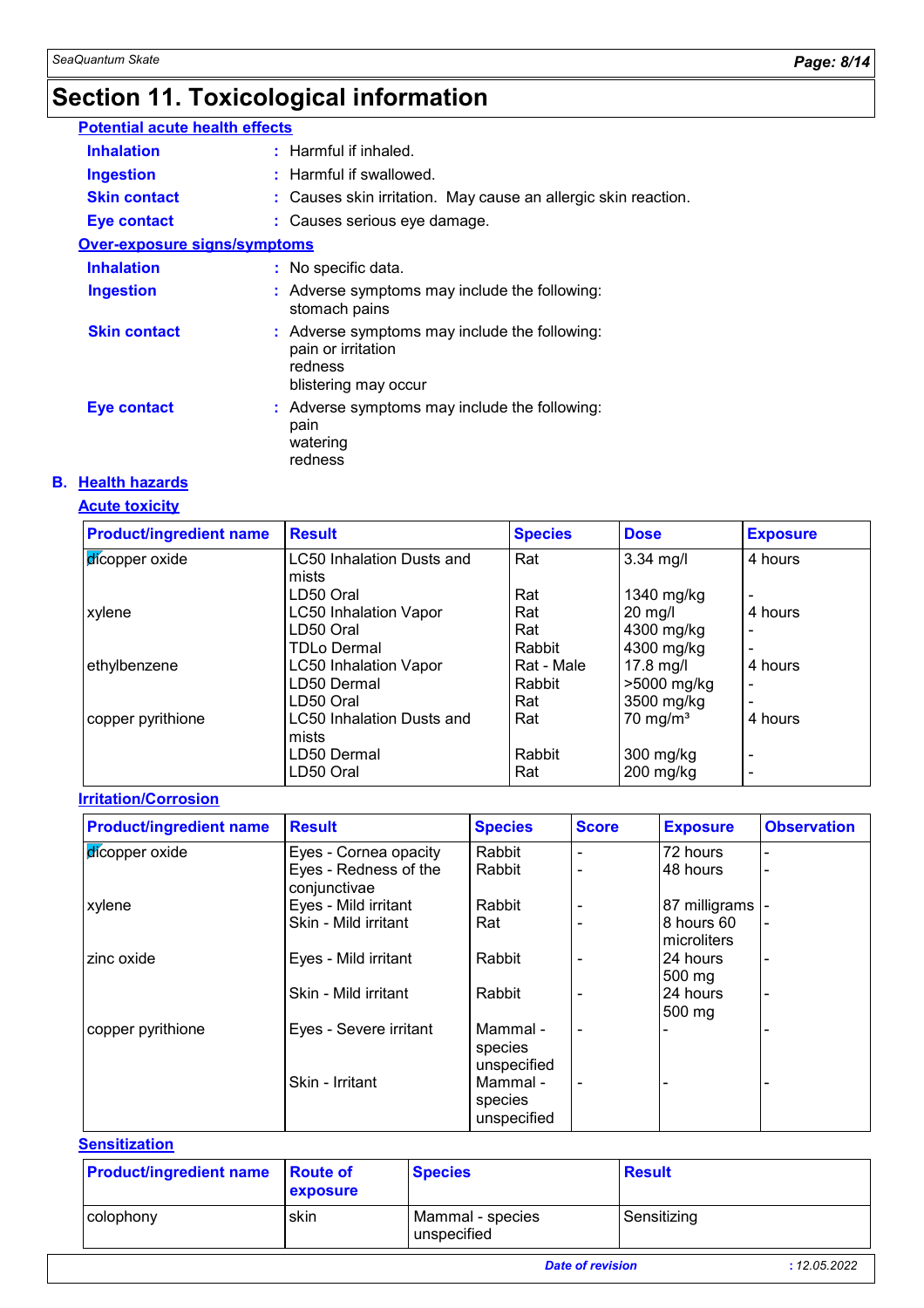### **Section 11. Toxicological information**

#### **CMR - ISHA Article 42 Occupational Exposure Limits**

| <b>Product/ingredient name</b>  | <b>Identifiers</b> | <b>Classification</b>        |
|---------------------------------|--------------------|------------------------------|
| ∣ <mark>l a</mark> thyl benzene | CAS: 100-41-4      | CARCINOGENICITY - Category 2 |

#### **Mutagenicity**

**Conclusion/Summary :** No known significant effects or critical hazards.

#### **Carcinogenicity**

**Conclusion/Summary :** No known significant effects or critical hazards.

#### **Classification**

| <b>Product/ingredient name OSHA</b> | <b>IARC</b> | <b>NTP</b> | <b>ACGIH</b> |
|-------------------------------------|-------------|------------|--------------|
| zinc oxide                          |             |            | A4           |

#### **Reproductive toxicity**

| <b>Product/ingredient name Maternal</b> | toxicity | <b>Fertility</b> | Development Species<br>toxin |                                           | <b>Dose</b>                    | <b>Exposure</b> |
|-----------------------------------------|----------|------------------|------------------------------|-------------------------------------------|--------------------------------|-----------------|
| Copper pyrithione                       |          |                  | Positive                     | Mammal - species Route of<br>lunspecified | <i>exposure</i><br>lunreported |                 |

#### **Teratogenicity**

**Conclusion/Summary :** No known significant effects or critical hazards. **Specific target organ toxicity (single exposure)**

| <b>Product/ingredient name</b>           | <b>Category</b>          | <b>Route of</b><br><b>exposure</b> | <b>Target organs</b>                                |
|------------------------------------------|--------------------------|------------------------------------|-----------------------------------------------------|
| xylene                                   | Category 3               |                                    | Respiratory tract<br><b>lirritation</b>             |
| Solvent naphtha (petroleum), light arom. | Category 3               |                                    | Respiratory tract<br>l irritation                   |
| copper pyrithione                        | Category 3<br>Category 3 |                                    | Narcotic effects<br>Respiratory tract<br>irritation |

#### **Specific target organ toxicity (repeated exposure)**

| <b>Product/ingredient name</b> | <b>Category</b> | <b>Route of</b><br>exposure | <b>Target organs</b> |
|--------------------------------|-----------------|-----------------------------|----------------------|
| ethylbenzene                   | Category 2      |                             | ∣hearing organs      |
| copper pyrithione              | Category 1      | ٠                           | nervous system       |

**Aspiration hazard**

| <b>Product/ingredient name</b>           | <b>Result</b>                         |
|------------------------------------------|---------------------------------------|
| <b>xylene</b>                            | <b>ASPIRATION HAZARD - Category 1</b> |
| lethylbenzene                            | <b>ASPIRATION HAZARD - Category 1</b> |
| Solvent naphtha (petroleum), light arom. | <b>ASPIRATION HAZARD - Category 1</b> |

#### **Potential chronic health effects**

| <b>Chronic toxicity</b>      |                                                                                                                                                                                |
|------------------------------|--------------------------------------------------------------------------------------------------------------------------------------------------------------------------------|
| <b>General</b>               | : May cause damage to organs through prolonged or repeated exposure. Once<br>sensitized, a severe allergic reaction may occur when subsequently exposed to very<br>low levels. |
| <b>Carcinogenicity</b>       | : No known significant effects or critical hazards.                                                                                                                            |
| <b>Mutagenicity</b>          | : No known significant effects or critical hazards.                                                                                                                            |
| <b>Reproductive toxicity</b> | : No known significant effects or critical hazards.                                                                                                                            |

#### **Acute toxicity estimates Numerical measures of toxicity**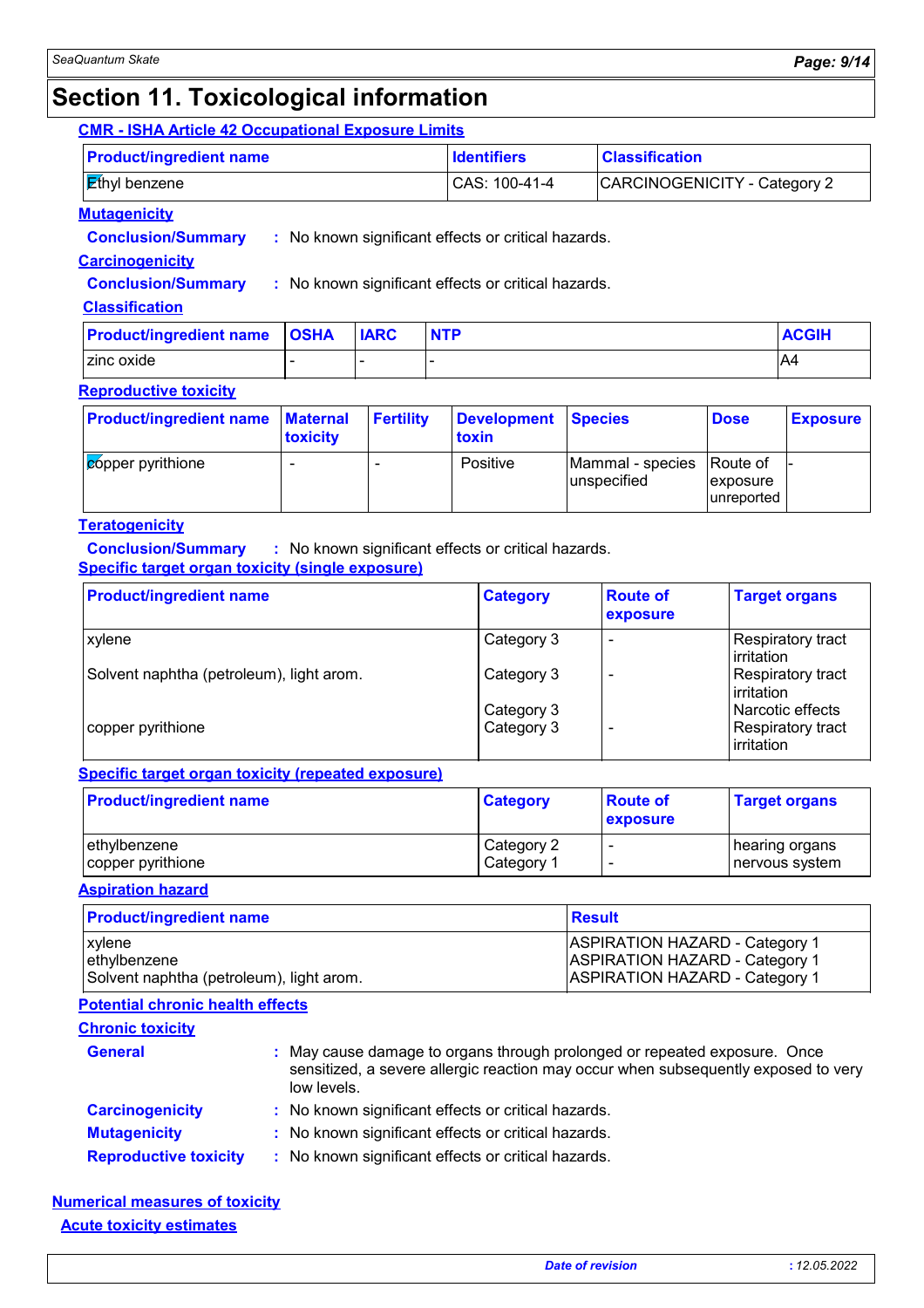## **Section 11. Toxicological information**

| <b>Product/ingredient name</b> | Oral (mg/<br>kg) | <b>Dermal</b><br>(mg/kg) | <b>Inhalation</b><br>(gases)<br>(ppm) | <b>Inhalation</b><br>(vapors)<br>(mg/l) | <b>Inhalation</b><br>(dusts)<br>and mists)<br>(mg/l) |
|--------------------------------|------------------|--------------------------|---------------------------------------|-----------------------------------------|------------------------------------------------------|
| SeaQuantum Skate (MM-WCS)      | 929.7            | 5556.4                   | N/A                                   | 104.1                                   | 2.7                                                  |
| dicopper oxide                 | 500              | N/A                      | N/A                                   | N/A                                     | 3.34                                                 |
| xylene                         | 4300             | 1100                     | N/A                                   | 20                                      | N/A                                                  |
| ethylbenzene                   | 3500             | N/A                      | N/A                                   | 17.8                                    | N/A                                                  |
| copper pyrithione              | 200              | 300                      | N/A                                   | N/A                                     | 0.07                                                 |

### **Section 12. Ecological information**

#### **A. Ecotoxicity**

This material is very toxic to aquatic life with long lasting effects.

| <b>Product/ingredient name</b>              | <b>Result</b>                      | <b>Species</b>                      | <b>Exposure</b> |
|---------------------------------------------|------------------------------------|-------------------------------------|-----------------|
| dicopper oxide                              | Acute LC50 0.075 mg/l Fresh water  | Fish - Danio rerio                  | 96 hours        |
|                                             | Chronic NOEC 0.001 mg/l            | Algae                               |                 |
|                                             | Chronic NOEC 0.0052 mg/l           | Algae                               |                 |
| xylene                                      | Acute LC50 8500 µg/l Marine water  | Crustaceans - Palaemonetes<br>pugio | 48 hours        |
|                                             | Acute LC50 13400 µg/l Fresh water  | Fish - Pimephales promelas          | 96 hours        |
| ethylbenzene                                | Acute EC50 7700 µg/l Marine water  | Algae - Skeletonema costatum        | 96 hours        |
|                                             | Acute EC50 2.93 mg/l               | Daphnia                             | 48 hours        |
|                                             | Acute LC50 4.2 mg/l                | Fish                                | 96 hours        |
| zinc oxide                                  | Acute LC50 1.1 ppm Fresh water     | Fish - Oncorhynchus mykiss          | 96 hours        |
|                                             | Chronic NOEC 0.02 mg/l Fresh water | Algae - Pseudokirchneriella         | 72 hours        |
|                                             |                                    | subcapitata - Exponential           |                 |
|                                             |                                    | growth phase                        |                 |
| Solvent naphtha<br>(petroleum), light arom. | Acute EC50 <10 mg/l                | Daphnia                             | 48 hours        |
|                                             | Acute IC50 <10 mg/l                | Algae                               | 72 hours        |
|                                             | Acute LC50 <10 mg/l                | Fish                                | 96 hours        |
| copper pyrithione                           | Acute EC50 0.022 mg/l              | Daphnia                             | 48 hours        |
|                                             | Acute IC50 0.035 mg/l              | Algae                               | 120 hours       |
|                                             | Acute LC50 0.0043 mg/l             | Fish                                | 96 hours        |
|                                             | Chronic NOEC 0.00046 mg/l          | Algae - Skeletonema costatum        | 120 hours       |

#### **Persistence and degradability B.**

| <b>Product/ingredient name</b> Aquatic half-life | <b>Photolysis</b> | <b>Biodegradability</b> |
|--------------------------------------------------|-------------------|-------------------------|
| <b>d</b> icopper oxide                           |                   | Not readily             |
| xylene                                           |                   | Readily                 |
| ethylbenzene                                     |                   | Readily                 |
| zinc oxide                                       |                   | Not readily             |
| Solvent naphtha                                  |                   | Not readily             |
| (petroleum), light arom.                         |                   |                         |

#### **Bioaccumulative potential C.**

| <b>Product/ingredient name</b> | $\mathsf{LogP}_\mathsf{ow}$ | <b>BCF</b>  | <b>Potential</b> |
|--------------------------------|-----------------------------|-------------|------------------|
| <b>X</b> ylene                 | 3.12                        | 8.1 to 25.9 | llow             |
| ethylbenzene                   | 3.6                         |             | llow             |
| zinc oxide                     |                             | 28960       | high             |
| colophony                      | 1.9 to 7.7                  |             | high             |
| Solvent naphtha                |                             | l10 to 2500 | high             |
| (petroleum), light arom.       |                             |             |                  |

#### **Mobility in soil D.**

**Soil/water partition coefficient (KOC)**

**:** Not available.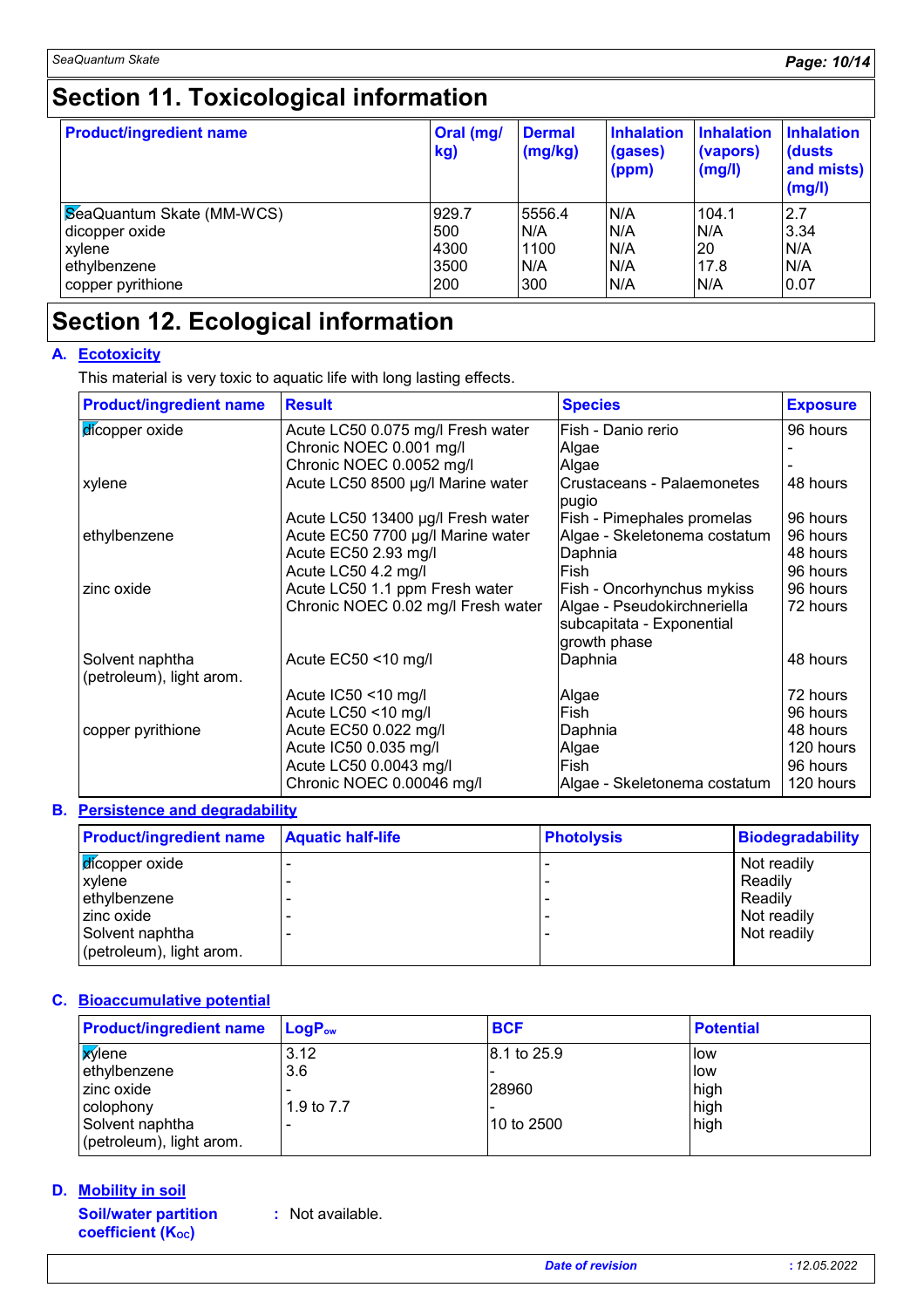### **Section 12. Ecological information**

**E. Other adverse effects :** No known significant effects or critical hazards.

### **Section 13. Disposal considerations**

- The generation of waste should be avoided or minimized wherever possible. Disposal of this product, solutions and any by-products should at all times comply with the requirements of environmental protection and waste disposal legislation and any regional local authority requirements. Dispose of surplus and nonrecyclable products via a licensed waste disposal contractor. Waste should not be disposed of untreated to the sewer unless fully compliant with the requirements of all authorities with jurisdiction. Waste packaging should be recycled. Incineration or landfill should only be considered when recycling is not feasible. **A. Disposal methods :**
- **B. Disposal precautions :** This material and its container must be disposed of in a safe way. Care should be taken when handling emptied containers that have not been cleaned or rinsed out. Empty containers or liners may retain some product residues. Vapor from product residues may create a highly flammable or explosive atmosphere inside the container. Do not cut, weld or grind used containers unless they have been cleaned thoroughly internally. Avoid dispersal of spilled material and runoff and contact with soil, waterways, drains and sewers.

| <b>Section 14. Transport information</b> |  |
|------------------------------------------|--|
|------------------------------------------|--|

|                                         | <b>UN</b>                                                                      | <b>IMDG</b>                                 | <b>IATA</b>                                                                                       |  |
|-----------------------------------------|--------------------------------------------------------------------------------|---------------------------------------------|---------------------------------------------------------------------------------------------------|--|
| A. UN number                            | <b>UN1263</b>                                                                  | UN1263                                      | <b>UN1263</b>                                                                                     |  |
| <b>B. UN proper</b><br>shipping name    | Paint                                                                          | Paint. Marine pollutant<br>(dicopper oxide) | Paint                                                                                             |  |
| <b>C. Transport</b><br>hazard class(es) | 3                                                                              | 3<br>迄                                      | 3                                                                                                 |  |
| <b>D. Packing group</b>                 | $\mathbf{III}$                                                                 | Ш                                           | ΠI                                                                                                |  |
| <b>E. Environmental</b><br>hazards      | Yes. The environmentally<br>hazardous substance mark is<br>not required.       | Yes.                                        | Yes. The environmentally<br>hazardous substance mark is<br>not required.                          |  |
| <b>Additional information</b>           |                                                                                |                                             |                                                                                                   |  |
| <b>UN</b>                               | : Tunnel restriction code: (D/E)<br>Hazard identification number: 30           |                                             |                                                                                                   |  |
| <b>IMDG</b>                             | <b>Emergency schedules F-E, S-E</b>                                            |                                             | The marine pollutant mark is not required when transported in sizes of $\leq 5$ L or $\leq 5$ kg. |  |
| <b>IATA</b>                             | : The environmentally hazardous substance mark may appear if required by other |                                             |                                                                                                   |  |

The environmentally hazardous substance mark may appear if required by other **:** transportation regulations.

**F. Special precautions for user Transport within user's premises:** always transport in closed containers that are **:** upright and secure. Ensure that persons transporting the product know what to do in the event of an accident or spillage.

**Transport in bulk according :** Not available. **to IMO instruments**

Transport in accordance with ADR/RID, IMDG/IMO and ICAO/IATA and national regulation.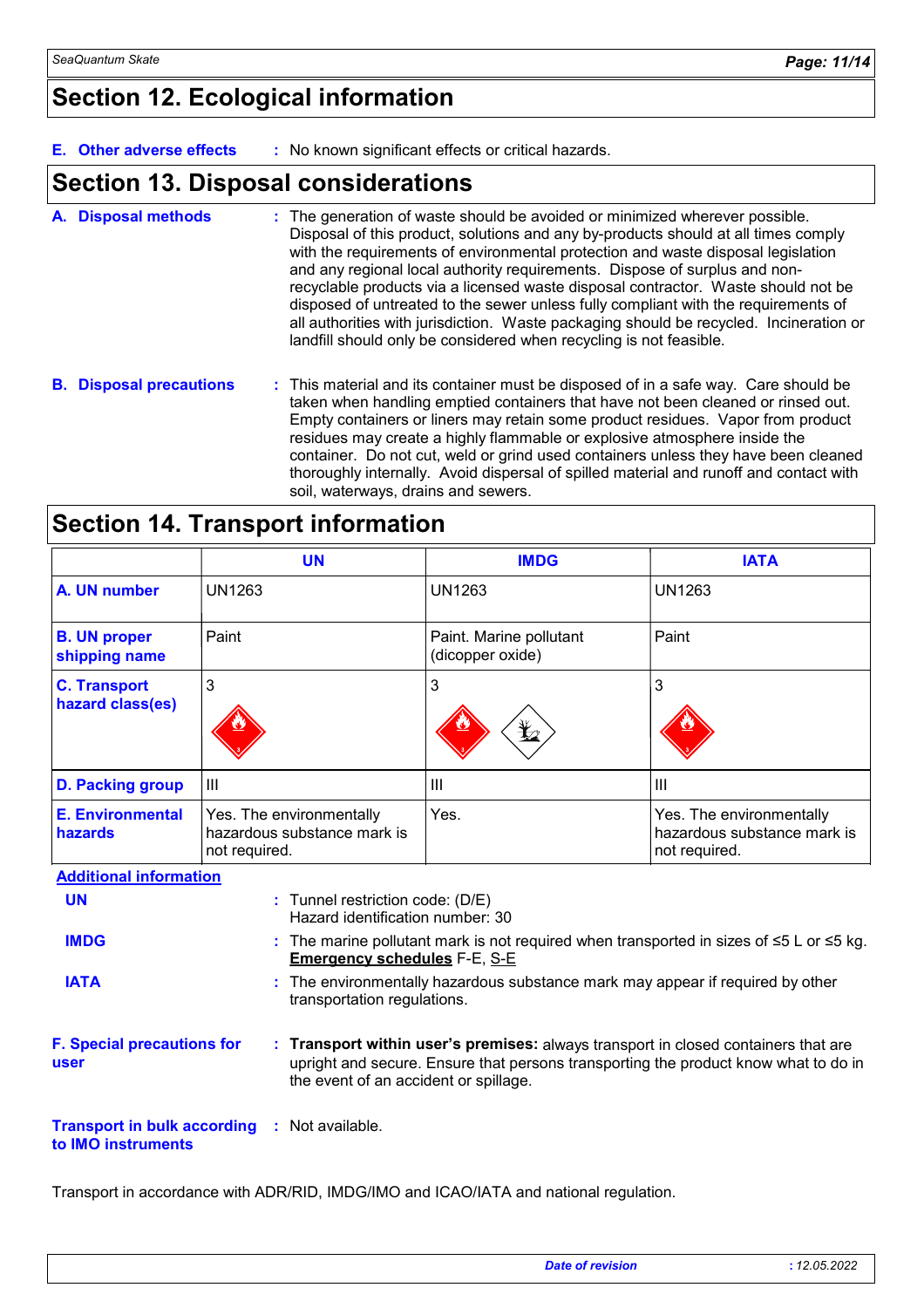# **Section 15. Regulatory information**

|  | A. Regulation according to ISHA                                                                                                                             |                                                                                                                                                                         |  |  |  |  |
|--|-------------------------------------------------------------------------------------------------------------------------------------------------------------|-------------------------------------------------------------------------------------------------------------------------------------------------------------------------|--|--|--|--|
|  | <b>ISHA article 117</b><br>(Harmful substances<br>prohibited from<br>manufacture)                                                                           | : None of the components are listed.                                                                                                                                    |  |  |  |  |
|  | <b>ISHA article 118</b><br>(Harmful substances<br>requiring permission)                                                                                     | : None of the components are listed.                                                                                                                                    |  |  |  |  |
|  | <b>Article 2 of Youth</b><br><b>Protection Act on</b><br><b>Substances Hazardous</b><br>to Youth                                                            | : Not applicable.                                                                                                                                                       |  |  |  |  |
|  | <b>Exposure Limits of Chemical Substances and Physical Factors</b>                                                                                          |                                                                                                                                                                         |  |  |  |  |
|  | The following components have an OEL:<br>dicopper oxide<br>xylene<br>ethylbenzene<br>zinc oxide<br>talc (non-asbestos form)<br>colophony<br>diiron trioxide |                                                                                                                                                                         |  |  |  |  |
|  | <b>Annex 19 (Exposure</b><br>standards established<br>for harmful factors)                                                                                  | <b>ISHA Enforcement Regs</b> : None of the components are listed.                                                                                                       |  |  |  |  |
|  | <b>Annex 21 (Harmful</b><br>factors subject to Work<br><b>Environment</b><br><b>Measurement)</b>                                                            | <b>ISHA Enforcement Regs</b> : The following components are listed: xylene, ethyl benzene, zinc oxide, iron oxide                                                       |  |  |  |  |
|  | <b>Annex 22 (Harmful</b><br><b>Factors Subject to</b><br><b>Special Health Check-</b><br>up)                                                                | <b>ISHA Enforcement Regs</b> : The following components are listed: Copper (dust, mist, fume), Xylene, Ethyl<br>benzene, Zinc oxide, Iron oxide (dust, fume)            |  |  |  |  |
|  | <b>Standard of Industrial</b><br><b>Safety and Health</b><br><b>Annex 12 (Hazardous</b><br>substances subject to<br>control)                                | : The following components are listed: copper and its compounds, xylene, ethyl<br>benzene, zinc and its compounds, iron and its compounds, copper and its<br>compounds  |  |  |  |  |
|  | <b>B.</b> Regulation according to Chemicals Control Act                                                                                                     |                                                                                                                                                                         |  |  |  |  |
|  | <b>CCA Article 11 (TRI)</b>                                                                                                                                 | : The following components are listed: Copper and its compounds, Xylene including o-<br>, m-, p- isomer, Ethylbenzene, Zinc and its compounds, Copper and its compounds |  |  |  |  |
|  | <b>Reach Article 27)</b>                                                                                                                                    | Article 18 Prohibited (K-: None of the components are listed.                                                                                                           |  |  |  |  |
|  | <b>Article 19 Subject to</b><br>authorization (K-Reach<br><b>Article 25)</b>                                                                                | : None of the components are listed.                                                                                                                                    |  |  |  |  |
|  | <b>Article 20 Toxic</b><br><b>Chemicals (K-Reach</b><br><b>Article 20)</b>                                                                                  | : Not applicable                                                                                                                                                        |  |  |  |  |
|  | <b>Reach Article 27)</b>                                                                                                                                    | Article 20 Restricted (K-: None of the components are listed.                                                                                                           |  |  |  |  |
|  | <b>CCA Article 39</b><br><b>(Accident Precaution</b><br><b>Chemicals)</b>                                                                                   | : None of the components are listed.                                                                                                                                    |  |  |  |  |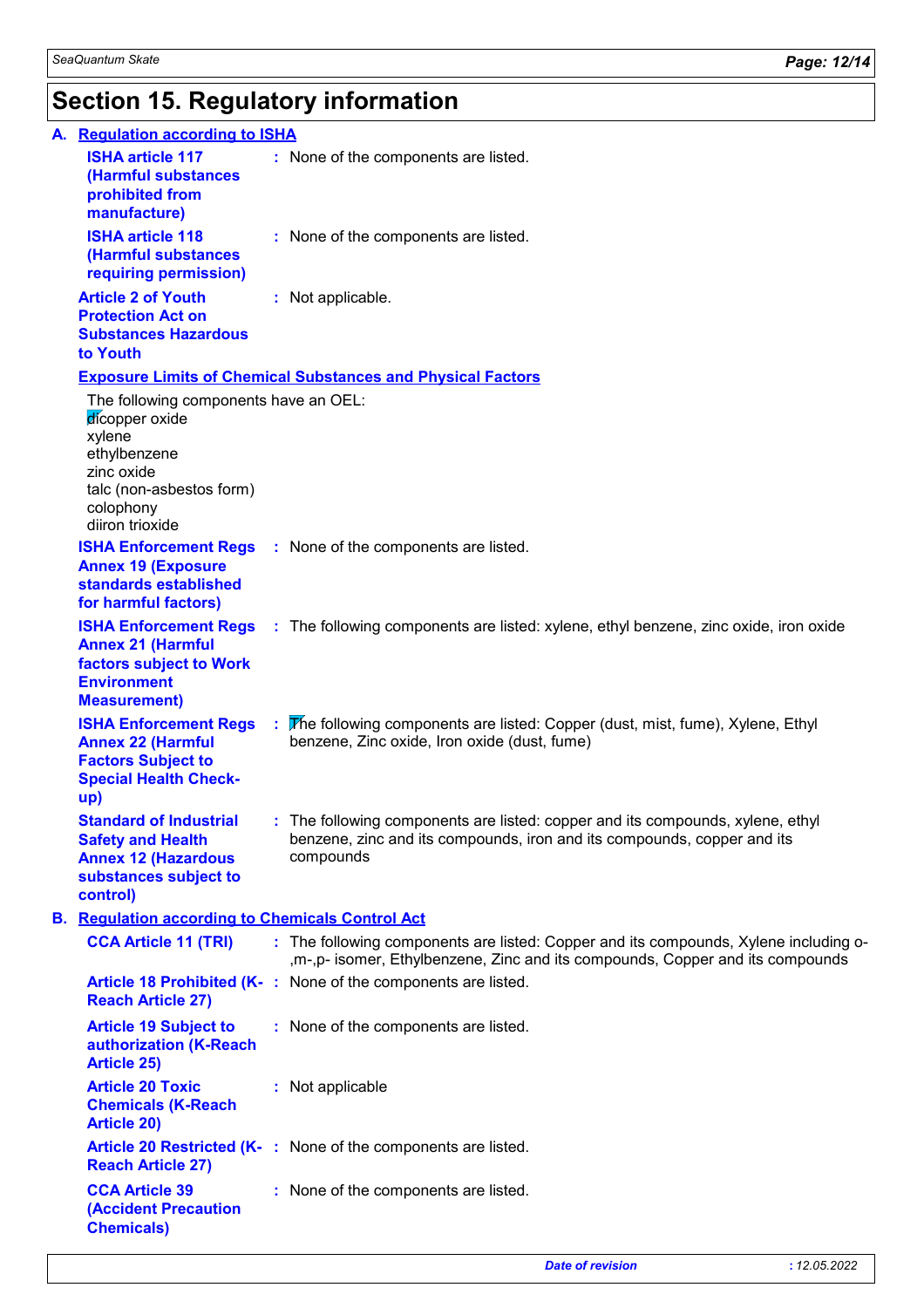### **Section 15. Regulatory information**

|                                                                                                                | <b>Existing Chemical</b><br><b>Substances Subject to</b><br><b>Registration</b> |  | The following components are listed: Dicopper oxide, Xylene; Dimethylbenzene,<br>Zinc oxide, 2-Pyridinethiol-1-oxide, copper salt, Cadimium, Lead                                                    |             |
|----------------------------------------------------------------------------------------------------------------|---------------------------------------------------------------------------------|--|------------------------------------------------------------------------------------------------------------------------------------------------------------------------------------------------------|-------------|
|                                                                                                                | <b>C. Dangerous Materials</b><br><b>Safety Management Act</b>                   |  | : Class: Class 4 - Flammable Liquid<br>Item: 4. Class 2 petroleums - Water-insoluble liquid<br>Threshold: 1000 L<br>Danger category: III<br>Signal word: Contact with sources of ignition prohibited |             |
|                                                                                                                | <b>D.</b> Wastes regulation                                                     |  | Dispose of contents and container in accordance with all local, regional, national<br>and international regulations.                                                                                 |             |
| Е.                                                                                                             | <b>Requlation according to other foreign laws</b>                               |  |                                                                                                                                                                                                      |             |
| <b>International requlations</b><br><b>Chemical Weapon Convention List Schedules I, II &amp; III Chemicals</b> |                                                                                 |  |                                                                                                                                                                                                      |             |
|                                                                                                                |                                                                                 |  |                                                                                                                                                                                                      | Not listed. |
|                                                                                                                | <b>Montreal Protocol</b>                                                        |  |                                                                                                                                                                                                      |             |
|                                                                                                                | Not listed.                                                                     |  |                                                                                                                                                                                                      |             |
| <b>Stockholm Convention on Persistent Organic Pollutants</b>                                                   |                                                                                 |  |                                                                                                                                                                                                      |             |
|                                                                                                                | Not listed.                                                                     |  |                                                                                                                                                                                                      |             |
|                                                                                                                |                                                                                 |  | <b>Rotterdam Convention on Prior Informed Consent (PIC)</b>                                                                                                                                          |             |
|                                                                                                                | Not listed.                                                                     |  |                                                                                                                                                                                                      |             |
|                                                                                                                |                                                                                 |  | <b>UNECE Aarhus Protocol on POPs and Heavy Metals</b>                                                                                                                                                |             |

Not listed.

### **Section 16. Other information**

|                                                                                        | A. References               |  | : - Registry of Toxic Effects of Chemical Substances<br>- United States Environmental Protection Agency ECOTOX                                                                                                                                                                                                                                                                                                                                                                                                                                                                                             |  |
|----------------------------------------------------------------------------------------|-----------------------------|--|------------------------------------------------------------------------------------------------------------------------------------------------------------------------------------------------------------------------------------------------------------------------------------------------------------------------------------------------------------------------------------------------------------------------------------------------------------------------------------------------------------------------------------------------------------------------------------------------------------|--|
|                                                                                        | <b>B.</b> Date of issue     |  | : 25.01.2022                                                                                                                                                                                                                                                                                                                                                                                                                                                                                                                                                                                               |  |
|                                                                                        | Date of revision            |  | : 12.05.2022                                                                                                                                                                                                                                                                                                                                                                                                                                                                                                                                                                                               |  |
|                                                                                        | C. Version                  |  | : 1.02                                                                                                                                                                                                                                                                                                                                                                                                                                                                                                                                                                                                     |  |
|                                                                                        | Date of printing            |  | : 12.05.2022                                                                                                                                                                                                                                                                                                                                                                                                                                                                                                                                                                                               |  |
|                                                                                        | D. Other                    |  |                                                                                                                                                                                                                                                                                                                                                                                                                                                                                                                                                                                                            |  |
| $\triangledown$ Indicates information that has changed from previously issued version. |                             |  |                                                                                                                                                                                                                                                                                                                                                                                                                                                                                                                                                                                                            |  |
|                                                                                        | <b>Key to abbreviations</b> |  | $:$ ATE = Acute Toxicity Estimate<br><b>BCF</b> = Bioconcentration Factor<br>GHS = Globally Harmonized System of Classification and Labelling of Chemicals<br>IATA = International Air Transport Association<br>IBC = Intermediate Bulk Container<br>IMDG = International Maritime Dangerous Goods<br>LogPow = logarithm of the octanol/water partition coefficient<br>MARPOL = International Convention for the Prevention of Pollution From Ships,<br>1973 as modified by the Protocol of 1978. ("Marpol" = marine pollution)<br>$N/A = Not available$<br>SGG = Segregation Group<br>UN = United Nations |  |

#### **Notice to reader**

**The information in this document is given to the best of Jotun's knowledge, based on laboratory testing and practical experience. Jotun's products are considered as semi-finished goods and as such, products are often used under conditions beyond Jotun's control. Jotun cannot guarantee anything but the quality of the product itself. Minor product variations may be implemented in order to comply with local requirements. Jotun reserves the right to change the given data without further notice.**

**Users should always consult Jotun for specific guidance on the general suitability of this product for their needs and specific application practices.**